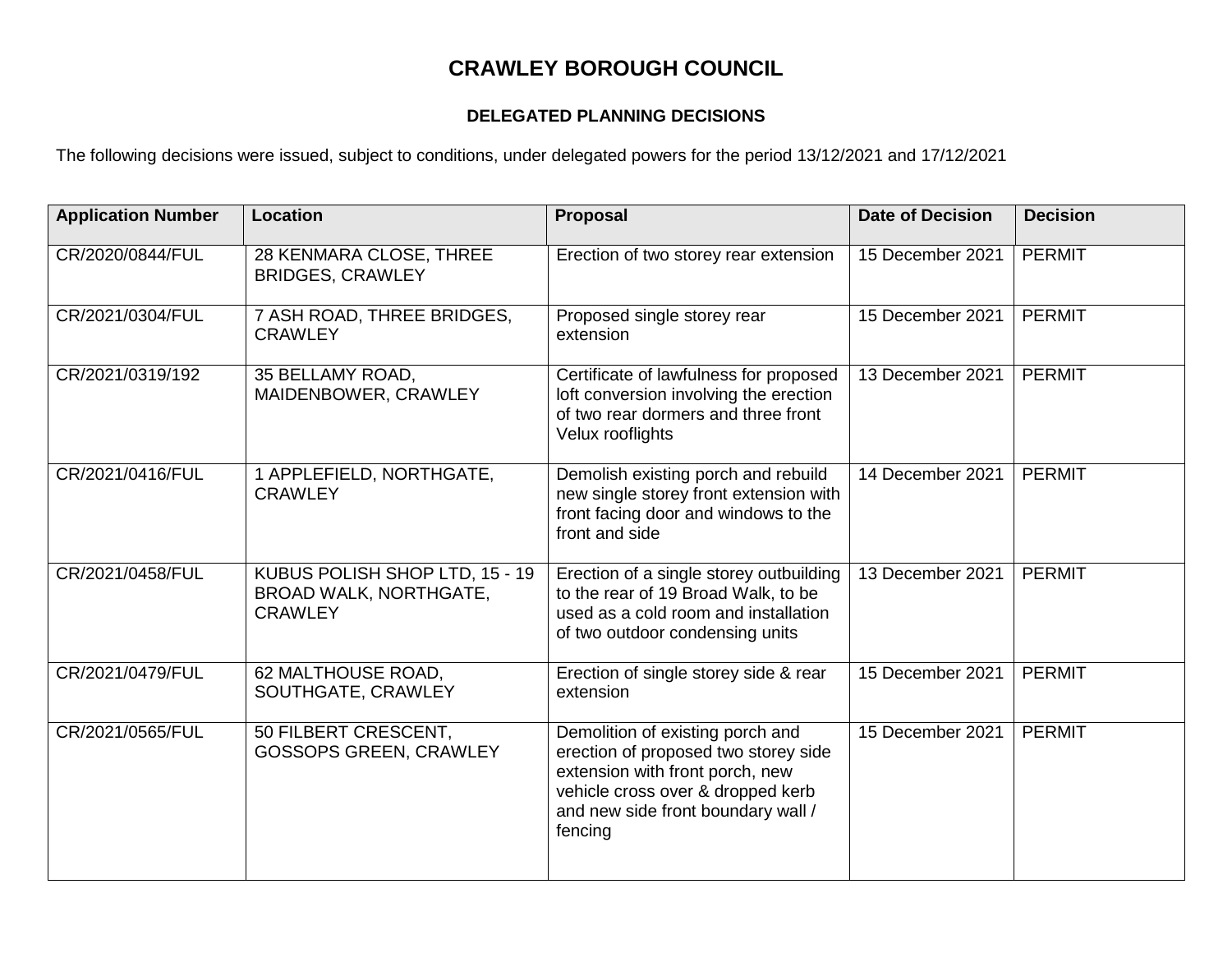| <b>Application Number</b> | <b>Location</b>                                           | <b>Proposal</b>                                                                                                                                                                                     | <b>Date of Decision</b> | <b>Decision</b> |
|---------------------------|-----------------------------------------------------------|-----------------------------------------------------------------------------------------------------------------------------------------------------------------------------------------------------|-------------------------|-----------------|
| CR/2021/0577/FUL          | 296 IFIELD DRIVE, IFIELD,<br><b>CRAWLEY</b>               | Provision of vehicular<br>crossover/dropped kerb following<br>removal of front wall                                                                                                                 | 15 December 2021        | <b>REFUSE</b>   |
| CR/2021/0677/FUL          | 14 & 15 JORDANS CLOSE,<br>LANGLEY GREEN, CRAWLEY          | Demolition of existing garage to<br>no.14 & erection of pair of garages to<br>14 & 15 astride the boundary                                                                                          | 16 December 2021        | <b>PERMIT</b>   |
| CR/2021/0716/FUL          | RED TILES, HORSHAM ROAD,<br><b>GOSSOPS GREEN, CRAWLEY</b> | Single storey rear extension and<br>conversion of garage into a habitable<br>room following demolition of existing<br>single storey rear extension                                                  | 17 December 2021        | <b>PERMIT</b>   |
| CR/2021/0736/FUL          | 52 SISSINGHURST CLOSE,<br>POUND HILL, CRAWLEY             | Erection of single storey rear<br>extension with oriel bay window &<br>roof lights                                                                                                                  | 15 December 2021        | <b>PERMIT</b>   |
| CR/2021/0771/192          | 62 GALES DRIVE, THREE<br><b>BRIDGES, CRAWLEY</b>          | Certificate of lawfulness for proposed<br>alteration of doors and windows -<br>changing a door with a side window<br>into a larger window                                                           | 13 December 2021        | <b>PERMIT</b>   |
| CR/2021/0775/191          | 28 ROSAMUND ROAD, FURNACE<br><b>GREEN, CRAWLEY</b>        | Certificate of lawfulness for existing<br>development of garage conversion to<br>form habitable accommodation,<br>removal of conservatory roof and<br>erection of new pitched roof and rear<br>wall | 15 December 2021        | <b>REFUSE</b>   |
| CR/2021/0788/191          | 81 JUNIPER ROAD, LANGLEY<br><b>GREEN, CRAWLEY</b>         | Certificate of lawfulness to confirm<br>that work was commenced at ground<br>level but not fully completed in<br>respect of the planning permission<br>granted under reference<br>CR/2007/0657/FUL  | 16 December 2021        | <b>REFUSE</b>   |
| CR/2021/0804/192          | 19 RUSPER ROAD, IFIELD,<br><b>CRAWLEY</b>                 | Certificate of lawfulness for proposed<br>side facing dormer extension                                                                                                                              | 17 December 2021        | <b>PERMIT</b>   |